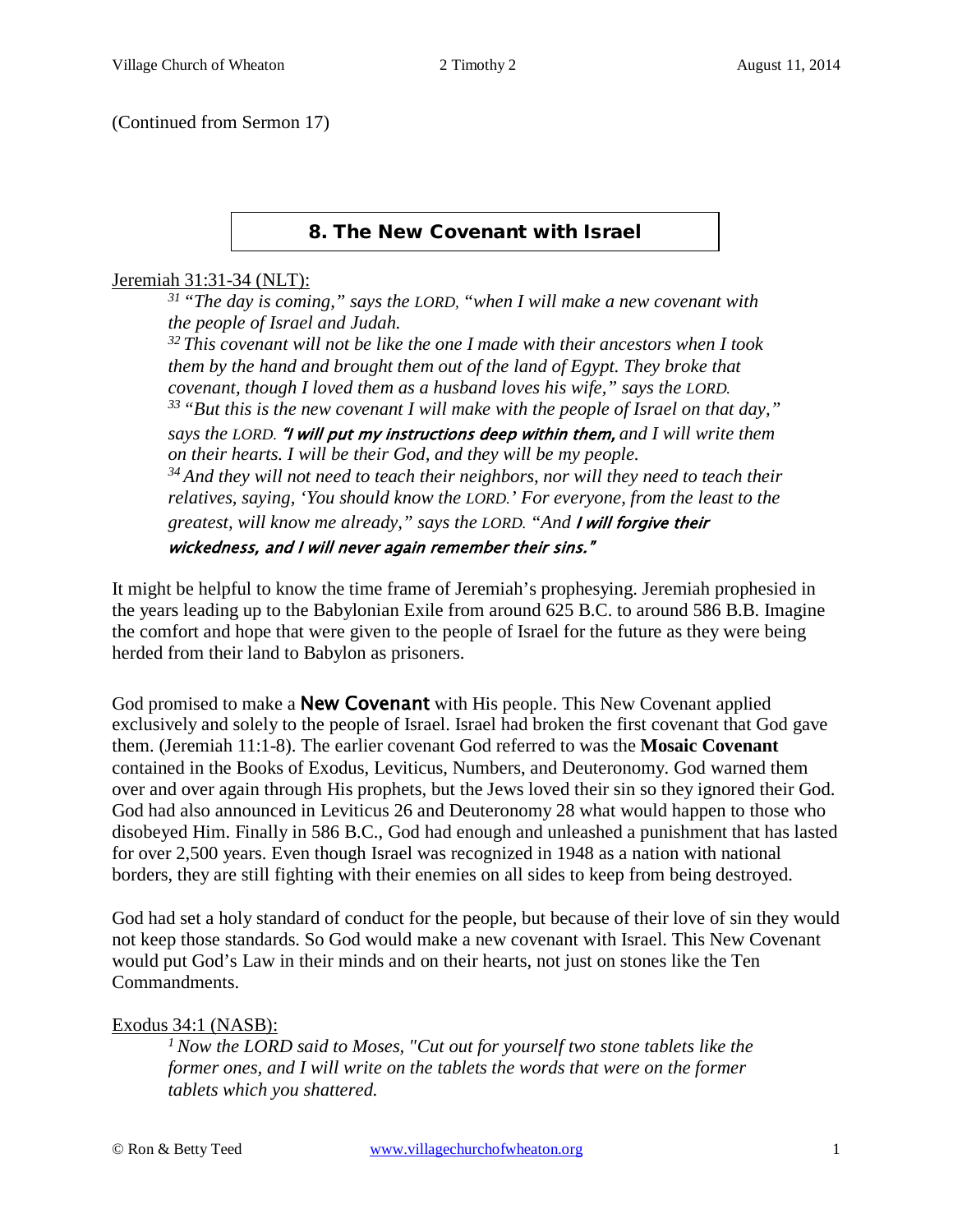Read the rest of Exodus 34 for more detail.

There will be no need to encourage people to know the LORD because they will all know God already (cf. [Isa. 11:9;](http://www.crossbooks.com/verse.asp?ref=Isa+11%3A9) [Hab. 2:14\)](http://www.crossbooks.com/verse.asp?ref=Hab+2%3A14). God's New Covenant will give the faithful Israelites the inner Holy Spirit power to obey His commands and enjoy the blessings that come with obedience.

## Ezekiel 36:24-38 (TLB):

*24 For I will bring you back home again to the land of Israel.* 

*25 " 'Then it will be as though I had sprinkled clean water on you, for you will be clean—your filthiness will be washed away, your idol worship gone.* 

*26 And I will give you a new heart—I will give you new and right desires—and put a new spirit within you. I will take out your stony hearts of sin and give you new hearts of love.* 

*27 And I will put my Spirit within you so that you will obey my laws and do whatever I command.* 

*28 " 'And you shall live in Israel, the land which I gave your fathers long ago. And you shall be my people, and I will be your God.* 

*29 I will cleanse away your sins. I will abolish crop failures and famine.* 

*30 I will give you huge harvests from your fruit trees and fields, and never again will the surrounding nations be able to scoff at your land for its famines.* 

*31 Then you will remember your past sins and loathe yourselves for all the evils you did.* 

*32 But always remember this: It is not for your own sakes that I will do this, but for mine. O my people Israel, be utterly ashamed of all that you have done!'* 

*33 The Lord God says: "When I cleanse you from your sins, I will bring you home again to Israel, and rebuild the ruins.* 

*34 Acreage will be cultivated again that through the years of exile lay empty as a barren wilderness; all who passed by were shocked to see the extent of ruin in your land.* 

*35 But when I bring you back, they will say, 'This God-forsaken land has become like Eden's garden! The ruined cities are rebuilt and walled and filled with people!'* 

*36 Then the nations all around—all those still left—will know that I, the Lord, rebuilt the ruins and planted lush crops in the wilderness. For I, the Lord, have promised it, and I will do it."* 

*37 The Lord God says: "I am ready to hear Israel's prayers for these blessings and to grant them their requests. Let them but ask,* 

*38 and I will multiply them like the flocks that fill Jerusalem's streets at time of sacrifice. The ruined cities will be crowded once more, and everyone will know I am the Lord."* 

In Old Testament times the Holy Spirit was not available to all believers. The big difference in the New Covenant is the presence of the Holy Spirit in all believers, Joel 2:28-32 (CEV):

*28 The LORD said: Later, I will give my Spirit to everyone. Your sons and*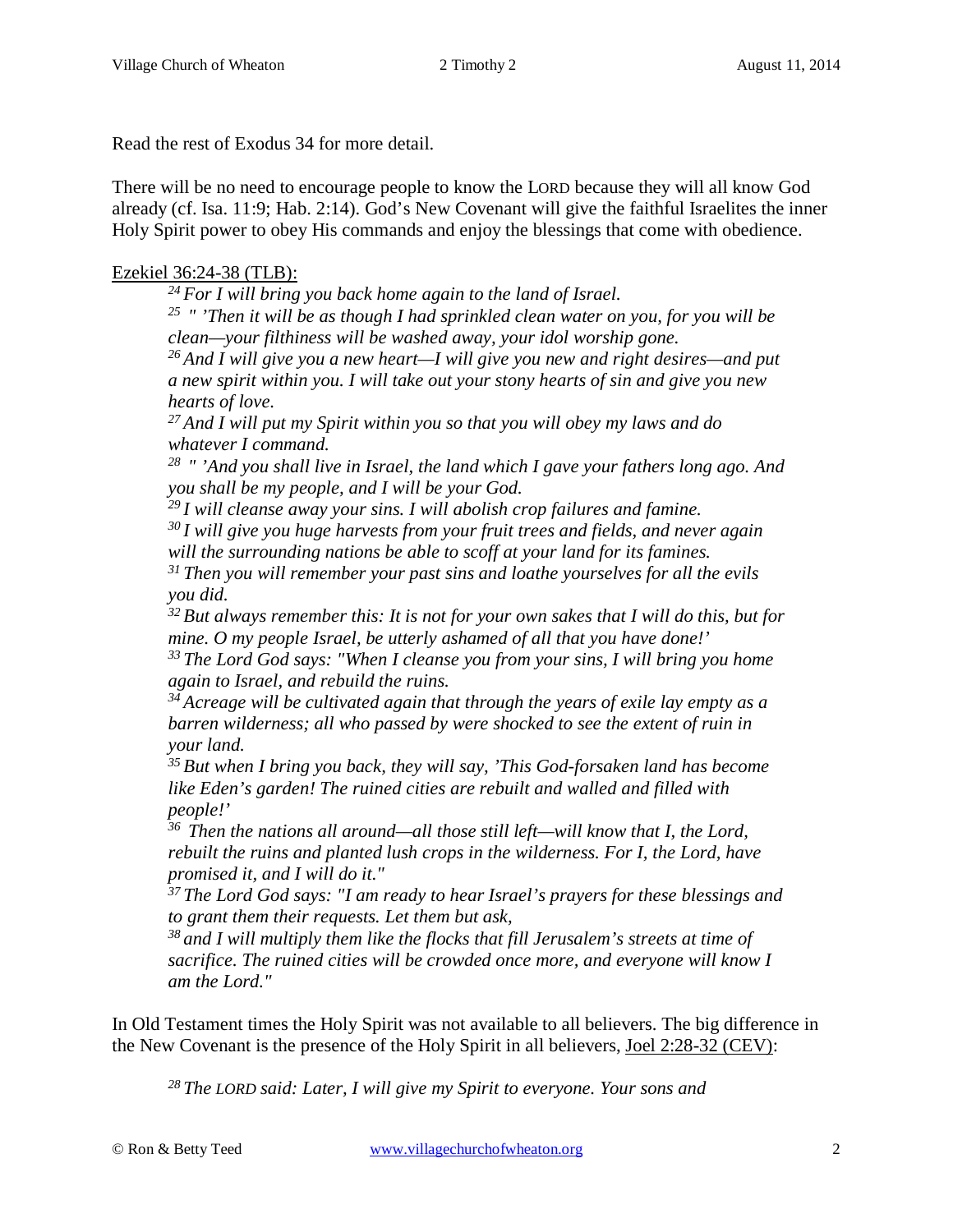*daughters will prophesy. Your old men will have dreams, and your young men will see visions.* 

*29 In those days I will even give my Spirit to my servants, both men and women. 30 I will work wonders in the sky above and on the earth below. There will be blood and fire and clouds of smoke.* 

*31 The sun will turn dark, and the moon will be as red as blood before that great and terrible day when I appear.* 

*32 Then the LORD will save everyone who faithfully worships him. He has promised there will be survivors on Mount Zion and in Jerusalem, and among them will be his chosen ones.* 

The sins of the people resulted in curses from God in the Old Covenant. In the New Covenant God will forgive Israel's sins and remember them no more. But how is it possible for a just God to overlook sin? It isn't possible. God does not and will not *ever "overlook"* sin. All sin has been fully paid for by Christ, Isaiah 53:4-6 (AMP):

*4 Surely He has borne our griefs (sicknesses, weaknesses, and distresses) and carried our sorrows and pains [of punishment], yet we [ignorantly] considered Him stricken, smitten, and afflicted by God [as if with leprosy]. 5 But He was wounded for our transgressions, He was bruised for our guilt and*

*iniquities; the chastisement [needful to obtain] peace and well-being for us was upon Him, and with the stripes [that wounded] Him we are healed and made whole.* 

*6 All we like sheep have gone astray, we have turned every one to his own way; and the Lord has made to light upon Him the guilt and iniquity of us all.* 

If you're familiar with Matthew you might remember Jesus announcing this New Covenant from the upper room just before His crucifixion. This New Covenant would come about by the shedding of Christ's blood. Forgiveness of sin could only happen if Christ became our substitute and paid the penalty we would have had to pay for our sins. The perfect sinless one was sent in as a substitute hitter and He hit a home run winning the crown of salvation for the team of believers.

# Matthew 26:26-28 (NKJV):

*26 And as they were eating, Jesus took bread, blessed and broke it, and gave it to the disciples and said, "Take, eat; this is My body."*

*27 Then He took the cup, and gave thanks, and gave it to them, saying, "Drink from it, all of you.*

*28 For this is* My blood of the new covenant, *which is shed for many for the remission of sins.*

# Luke 22:20 (NKJV):

*20 Likewise He also took the cup after supper, saying, "This cup is* the new covenant *in My blood, which is shed for you.*

To point out Israel's permanent relationship with God because of this New Covenant, God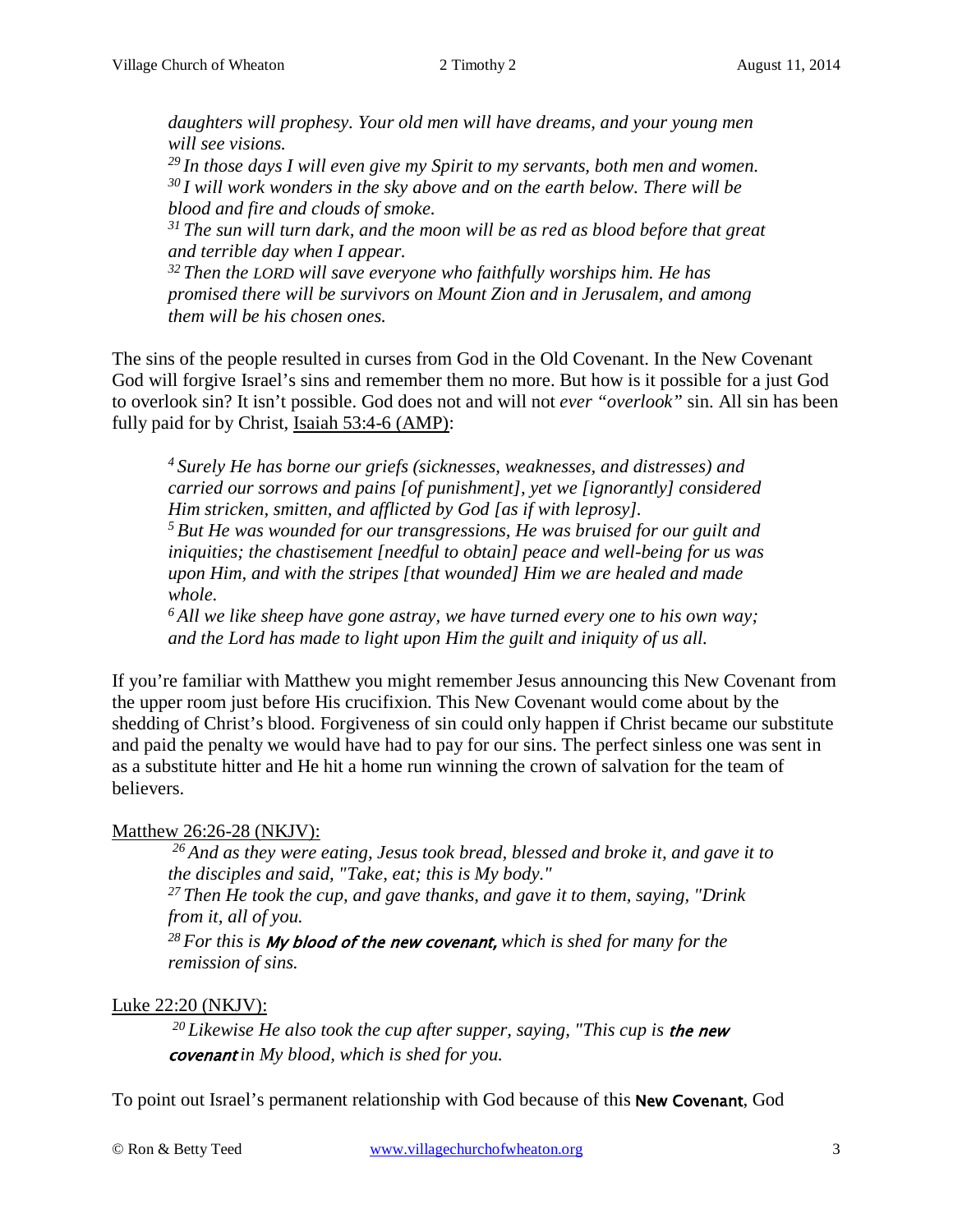compared her with the heavens and the earth, Genesis 1:14-19 (NASB)**:** 

*14 Then God said, "Let there be lights in the expanse of the heavens to separate the day from the night, and let them be for signs and for seasons and for days and years;* 

*15 and let them be for lights in the expanse of the heavens to give light on the earth"; and it was so.* 

<sup>16</sup> God made the two great lights, the greater light to govern the day, and the *lesser light to govern the night; He made the stars also.* 

*17 God placed them in the expanse of the heavens to give light on the earth, 18 and to govern the day and the night, and to separate the light from the* 

*darkness; and God saw that it was good.* 

*19 There was evening and there was morning, a fourth day.* 

In the same manner God declared that Israel was to be His chosen nation (people). It would Be the same type of permanence the sun, moon, earth, and stars have until Christ returns. In other words Israel will always be the recipient of the promises God initially gave only to them. God never breaks a promise and He will use the same power in keeping His promises to Israel as He used in creating the universe. Throughout history men have repeatedly tried to destroy Israel, but no one has ever completely defeated them, and according to what the Bible predicts— no one ever will. God's promises to Israel through Abraham will be fulfilled at the Second Coming of Christ.

Some of you are familiar with these promises, but for those of you who are not let's see what they say, and for those who are review is always beneficial when studying the Word of God.

### Genesis 12:1-3 (NASB):

*1 Now the LORD said to Abram, "Go forth from your country, And from your relatives And from your father's house, To the land which I will show you; 2 And I will make you a great nation, And I will bless you, And make your name great; And so you shall be a blessing;* 

*3 And I will bless those who bless you, And the one who curses you I will curse. And in you all the families of the earth will be blessed."*

# Genesis 12:6-7 (NASB):

*6 Abram passed through the land as far as the site of Shechem, to the oak of Moreh. Now the Canaanite was then in the land.* 

*7 The LORD appeared to Abram and said, "To your descendants I will give this land." So he built an altar there to the LORD who had appeared to him.*

# Genesis 13:14-18 (NASB):

*14 The LORD said to Abram, after Lot had separated from him, "Now lift up your eyes and look from the place where you are, northward and southward and eastward and westward;* 

*15 for all the land which you see, I will give it to you and to your descendants forever.*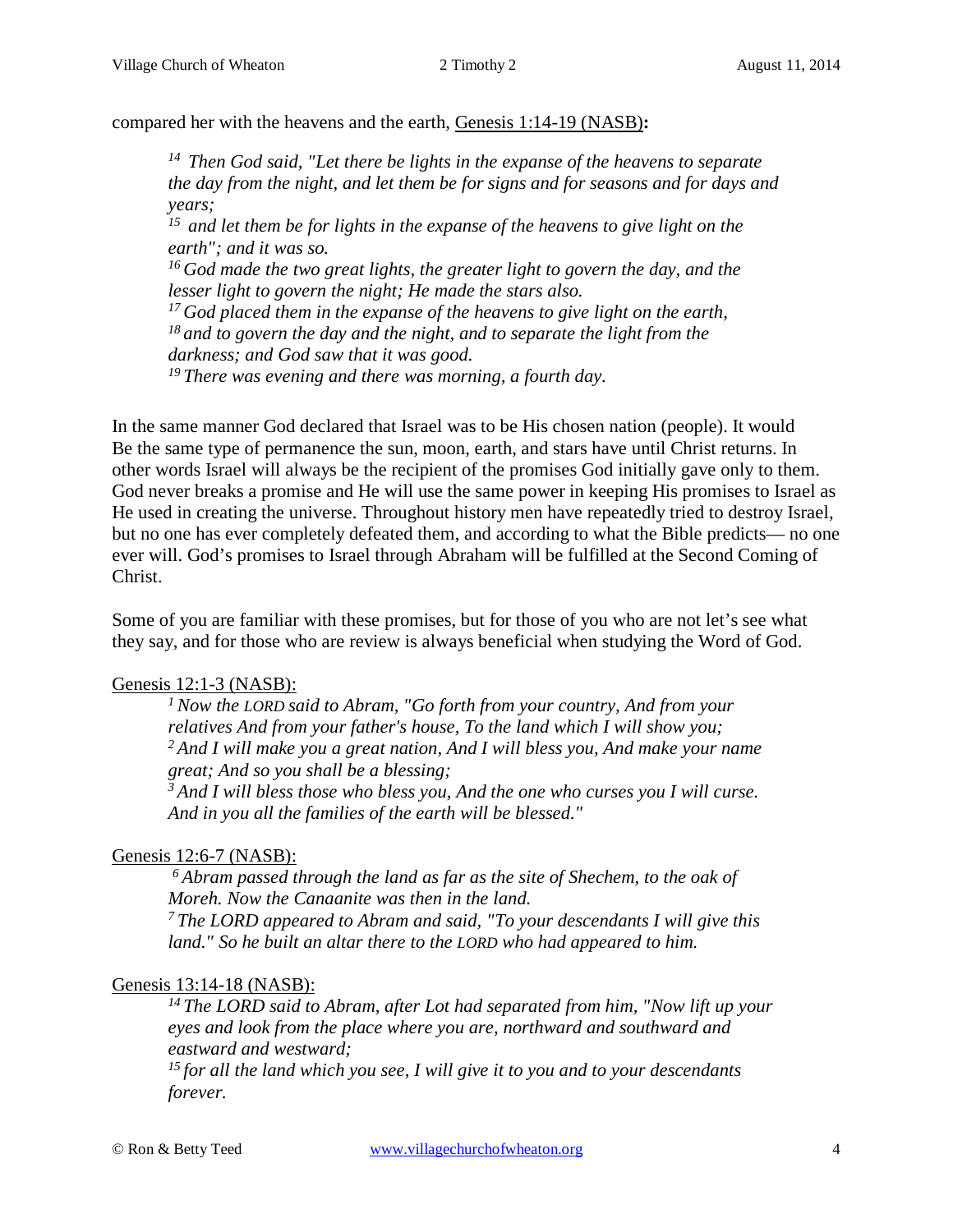*16 "I will make your descendants as the dust of the earth, so that if anyone can number the dust of the earth, then your descendants can also be numbered. 17 "Arise, walk about the land through its length and breadth; for I will give it to* 

*you."* 

*18 Then Abram moved his tent and came and dwelt by the oaks of Mamre, which are in Hebron, and there he built an altar to the LORD.*

#### Genesis 15:1 (NASB):

*1 After these things the word of the LORD came to Abram in a vision, saying, "Do not fear, Abram, I am a shield to you; Your reward shall be very great."*

#### Genesis 15:1-21 (NASB):

*1 After these things the word of the LORD came to Abram in a vision, saying, "Do not fear, Abram, I am a shield to you; Your reward shall be very great."*

*2 Abram said, "O Lord GOD, what will You give me, since I am childless, and the heir of my house is Eliezer of Damascus?"* 

*3 And Abram said, "Since You have given no offspring to me, one born in my house is my heir."* 

*4 Then behold, the word of the LORD came to him, saying, "This man will not be your heir; but one who will come forth from your own body, he shall be your heir."* 

*5 And He took him outside and said, "Now look toward the heavens, and count the stars, if you are able to count them." And He said to him, "So shall your descendants be."* 

*6 Then he believed in the LORD; and He reckoned it to him as righteousness. 7 And He said to him, "I am the LORD who brought you out of Ur of the Chaldeans, to give you this land to possess it."* 

*8 He said, "O Lord GOD, how may I know that I will possess it?"* 

*9 So He said to him, "Bring Me a three year old heifer, and a three year old female goat, and a three year old ram, and a turtledove, and a young pigeon." 10 Then he brought all these to Him and cut them in two, and laid each half* 

*opposite the other; but he did not cut the birds.* 

*11 The birds of prey came down upon the carcasses, and Abram drove them away. 12 Now when the sun was going down, a deep sleep fell upon Abram; and behold, terror and great darkness fell upon him.* 

*13 God said to Abram, "Know for certain that your descendants will be strangers in a land that is not theirs, where they will be enslaved and oppressed four hundred years.* 

*14 "But I will also judge the nation whom they will serve, and afterward they will come out with many possessions.* 

*15 "As for you, you shall go to your fathers in peace; you will be buried at a good old age.* 

<sup>16</sup> "Then in the fourth generation they will return here, for the iniquity of the *Amorite is not yet complete."* 

*17 It came about when the sun had set, that it was very dark, and behold, there appeared a smoking oven and a flaming torch which passed between these pieces.*